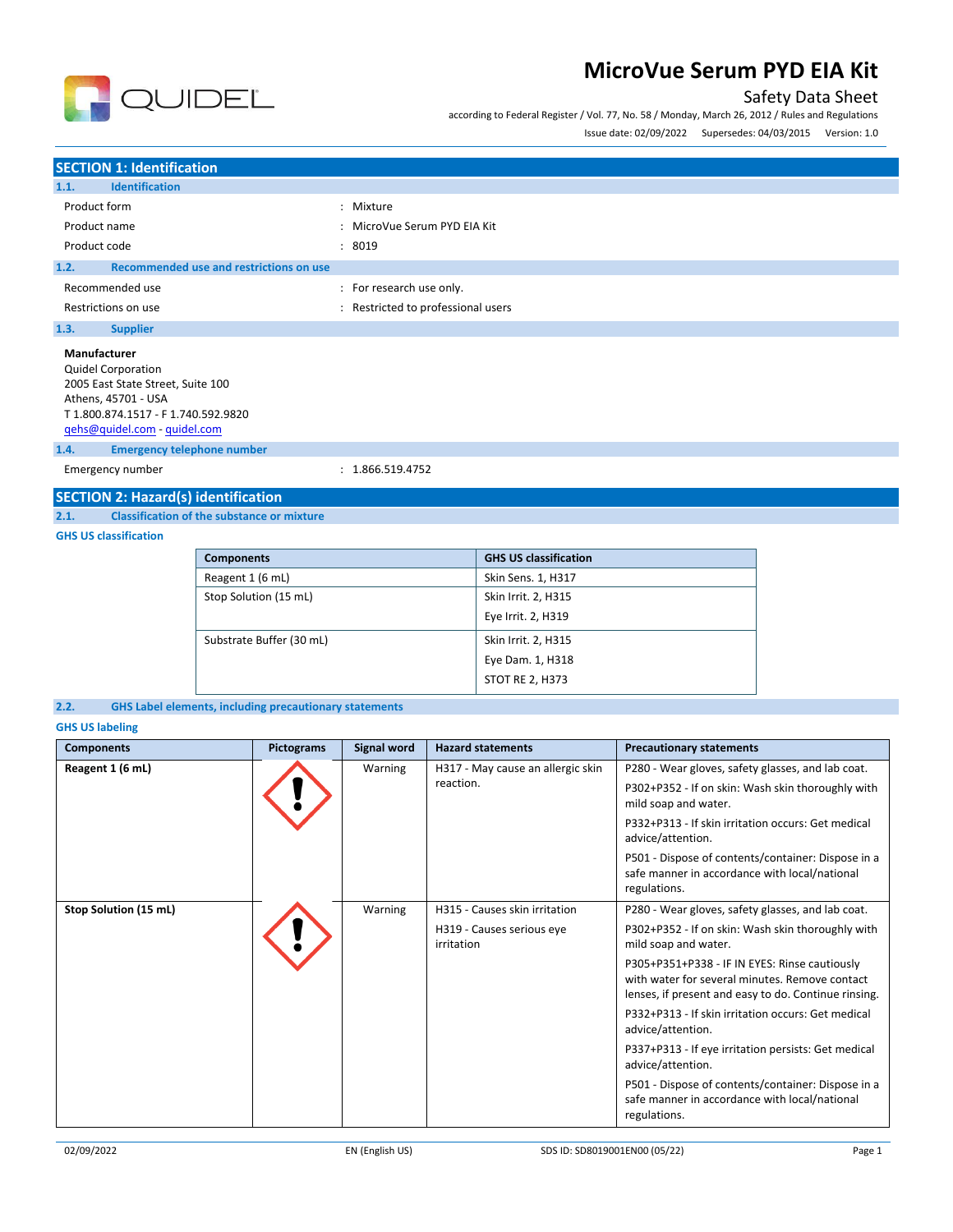

### Safety Data Sheet

according to Federal Register / Vol. 77, No. 58 / Monday, March 26, 2012 / Rules and Regulations Issue date: 02/09/2022 Supersedes: 04/03/2015 Version: 1.0

| Substrate Buffer (30 mL) |  | Danger | H315 - Causes skin irritation<br>H318 - Causes serious eye<br>damage<br>H373 - May cause damage to<br>organs through prolonged or<br>repeated exposure | P260 - Do not breathe mist, spray.<br>P264 - Wash hands thoroughly after handling.<br>P280 - Wear gloves, safety glasses, and lab coat.<br>P302+P352 - If on skin: Wash skin thoroughly with<br>mild soap and water.<br>P305+P351+P338 - IF IN EYES: Rinse cautiously<br>with water for several minutes. Remove contact<br>lenses, if present and easy to do. Continue rinsing.<br>P332+P313 - If skin irritation occurs: Get medical<br>advice/attention.<br>P501 - Dispose of contents/container: Dispose in a<br>safe manner in accordance with local/national<br>regulations. |
|--------------------------|--|--------|--------------------------------------------------------------------------------------------------------------------------------------------------------|-----------------------------------------------------------------------------------------------------------------------------------------------------------------------------------------------------------------------------------------------------------------------------------------------------------------------------------------------------------------------------------------------------------------------------------------------------------------------------------------------------------------------------------------------------------------------------------|
|--------------------------|--|--------|--------------------------------------------------------------------------------------------------------------------------------------------------------|-----------------------------------------------------------------------------------------------------------------------------------------------------------------------------------------------------------------------------------------------------------------------------------------------------------------------------------------------------------------------------------------------------------------------------------------------------------------------------------------------------------------------------------------------------------------------------------|

### **SECTION 3: Composition/Information on ingredients**

| <b>Name</b>              | <b>Chemical name</b>                                                                                                                                   | CAS#       | %         | <b>GHS US classification</b>                                                                                                                                                                 |
|--------------------------|--------------------------------------------------------------------------------------------------------------------------------------------------------|------------|-----------|----------------------------------------------------------------------------------------------------------------------------------------------------------------------------------------------|
| Reagent 1 (6 mL)         | Mixture for ProClin 300:<br>5-chloro-2-methyl-2H-isothiazol-3-one<br>[EC no. 247-500-7] and 2-methyl-2H -<br>isothiazol-3-one [EC no. 220-239-6] (3:1) | 55965-84-9 | 0.05      | Acute Tox. 3 (Oral), H301<br>Acute Tox. 3 (Dermal), H311<br>Acute Tox. 3 (Inhalation), H331<br>Skin Corr. 1B, H314<br>Skin Sens. 1, H317<br>Aquatic Acute 1, H400<br>Aquatic Chronic 1, H410 |
| Stop Solution (15 mL)    | sodium hydroxide                                                                                                                                       | 1310-73-2  | $1 - 5$   | Met. Corr. 1, H290<br>Skin Corr. 1A, H314<br>Eye Dam. 1, H318<br>Aquatic Acute 3, H402                                                                                                       |
| Substrate Buffer (30 mL) | diethanolamine                                                                                                                                         | 111-42-2   | $10 - 15$ | Acute Tox. 4 (Oral), H302<br>Skin Irrit. 2, H315<br>Eye Dam. 1, H318<br>STOT RE 2, H373                                                                                                      |

Full text of hazard classes and H-statements : see section 16

| <b>SECTION 4: First-aid measures</b>                                 |                                                                                                                                                       |
|----------------------------------------------------------------------|-------------------------------------------------------------------------------------------------------------------------------------------------------|
| <b>Description of first aid measures</b><br>4.1.                     |                                                                                                                                                       |
| First-aid measures general                                           | : Get medical advice/attention if you feel unwell.                                                                                                    |
| First-aid measures after inhalation                                  | : Remove person to fresh air and keep comfortable for breathing.                                                                                      |
| First-aid measures after skin contact                                | Wash skin with plenty of water. If skin irritation or rash occurs: Get medical advice/attention.<br>÷                                                 |
| First-aid measures after eye contact                                 | Rinse cautiously with water for several minutes. Remove contact lenses, if present and easy to do.<br>Continue rinsing. Call a physician immediately. |
| First-aid measures after ingestion                                   | : Call a poison center or a doctor if you feel unwell.                                                                                                |
| 4.2.<br>Most important symptoms and effects (acute and delayed)      |                                                                                                                                                       |
| Symptoms/effects after skin contact                                  | : Irritation. May cause an allergic skin reaction.                                                                                                    |
| Symptoms/effects after eye contact                                   | Serious damage to eyes.<br>÷                                                                                                                          |
| Immediate medical attention and special treatment, :<br>if necessary | Treat symptomatically.                                                                                                                                |

|      | <b>SECTION 5: Fire-fighting measures</b>                       |                                                                                                                                           |
|------|----------------------------------------------------------------|-------------------------------------------------------------------------------------------------------------------------------------------|
| 5.1. | Suitable (and unsuitable) extinguishing media                  |                                                                                                                                           |
|      | Suitable extinguishing media                                   | Water spray. Dry powder. Foam. Carbon dioxide.                                                                                            |
| 5.2. | Specific hazards arising from the chemical                     |                                                                                                                                           |
|      | No additional information available                            |                                                                                                                                           |
| 5.3. | Special protective equipment and precautions for fire-fighters |                                                                                                                                           |
|      | Protection during firefighting                                 | Do not attempt to take action without suitable protective equipment. Self-contained breathing<br>apparatus. Complete protective clothing. |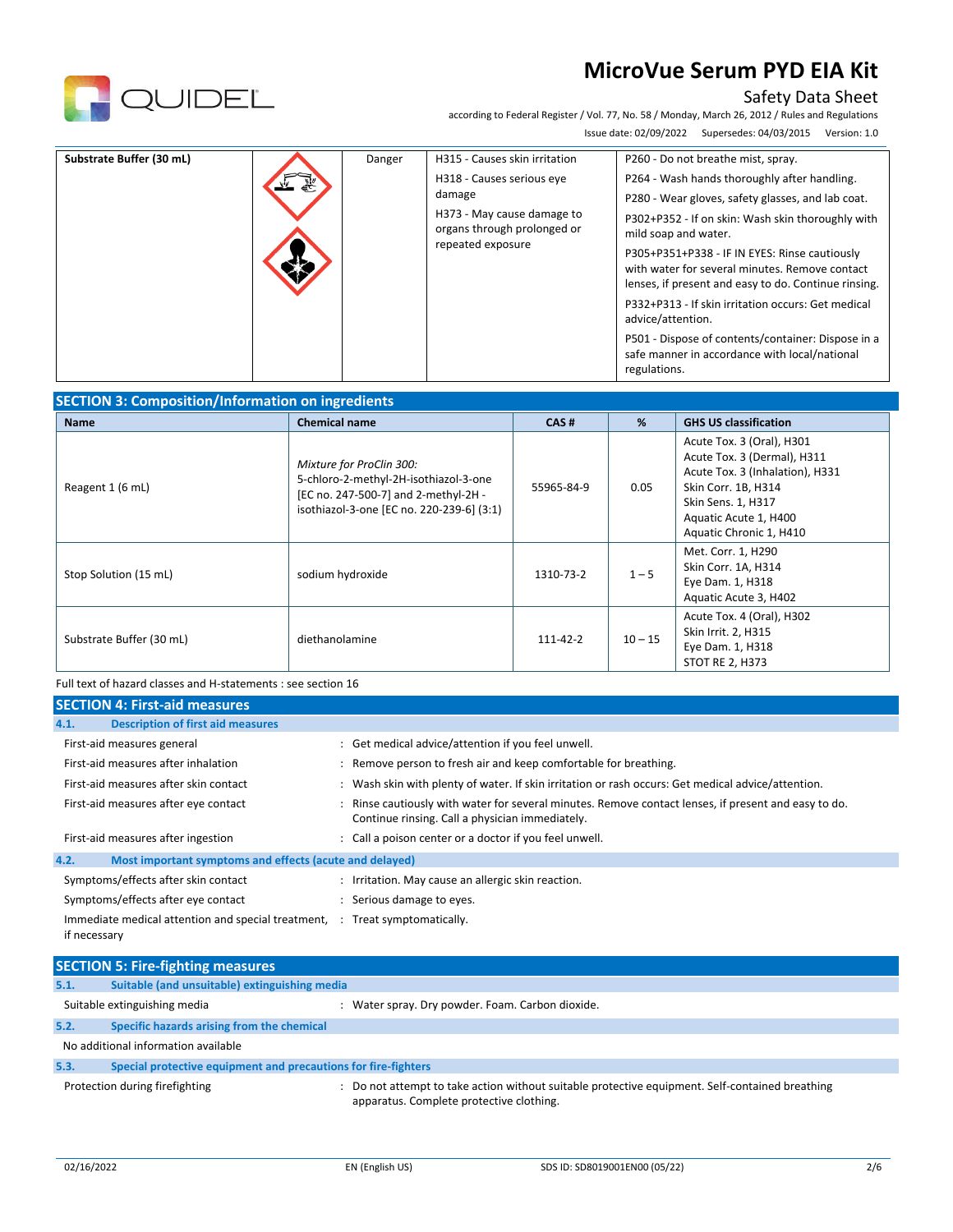

### Safety Data Sheet

according to Federal Register / Vol. 77, No. 58 / Monday, March 26, 2012 / Rules and Regulations

|              |                                                                          |                                |                                                                                                                                                                |                                                    | Issue date: 02/09/2022 Supersedes: 04/03/2015 Version: 1.0 |  |
|--------------|--------------------------------------------------------------------------|--------------------------------|----------------------------------------------------------------------------------------------------------------------------------------------------------------|----------------------------------------------------|------------------------------------------------------------|--|
|              | <b>SECTION 6: Accidental release measures</b>                            |                                |                                                                                                                                                                |                                                    |                                                            |  |
| 6.1.         |                                                                          |                                | Personal precautions, protective equipment and emergency procedures                                                                                            |                                                    |                                                            |  |
| 6.1.1.       | For non-emergency personnel                                              |                                |                                                                                                                                                                |                                                    |                                                            |  |
|              | Emergency procedures                                                     |                                | : Ventilate spillage area. Do not breathe mist, spray. Avoid contact with skin and eyes.                                                                       |                                                    |                                                            |  |
| 6.1.2.       | For emergency responders                                                 |                                |                                                                                                                                                                |                                                    |                                                            |  |
|              | Protective equipment                                                     |                                | : Do not attempt to take action without suitable protective equipment. For further information refer to<br>section 8: "Exposure controls/personal protection". |                                                    |                                                            |  |
| 6.2.         | <b>Environmental precautions</b>                                         |                                |                                                                                                                                                                |                                                    |                                                            |  |
|              | <b>Environmental precautions</b>                                         |                                | : Avoid release to the environment.                                                                                                                            |                                                    |                                                            |  |
| 6.3.         | Methods and material for containment and cleaning up                     |                                |                                                                                                                                                                |                                                    |                                                            |  |
|              | Methods for cleaning up                                                  |                                | : Take up liquid spill into absorbent material.                                                                                                                |                                                    |                                                            |  |
|              | Other information                                                        |                                | Dispose of materials or solid residues at an authorized site.                                                                                                  |                                                    |                                                            |  |
|              | Reference to other sections                                              |                                | For further information refer to section 13.                                                                                                                   |                                                    |                                                            |  |
|              | <b>SECTION 7: Handling and storage</b>                                   |                                |                                                                                                                                                                |                                                    |                                                            |  |
| 7.1.         | <b>Precautions for safe handling</b>                                     |                                |                                                                                                                                                                |                                                    |                                                            |  |
|              | Precautions for safe handling                                            |                                | : Ensure good ventilation of the work station. Wear personal protective equipment. Do not breathe mist,<br>spray. Avoid contact with skin and eyes.            |                                                    |                                                            |  |
|              | Hygiene measures                                                         |                                | : Do not eat, drink or smoke when using this product. Always wash hands after handling the product.                                                            |                                                    |                                                            |  |
| 7.2.         | Conditions for safe storage, including any incompatibilities             |                                |                                                                                                                                                                |                                                    |                                                            |  |
|              | Storage conditions                                                       |                                | : Store in a well-ventilated place. Keep cool.                                                                                                                 |                                                    |                                                            |  |
|              | <b>SECTION 8: Exposure controls/personal protection</b>                  |                                |                                                                                                                                                                |                                                    |                                                            |  |
| 8.1.         | <b>Control parameters</b>                                                |                                |                                                                                                                                                                |                                                    |                                                            |  |
|              | sodium hydroxide (1310-73-2)                                             |                                |                                                                                                                                                                |                                                    |                                                            |  |
| <b>ACGIH</b> |                                                                          | ACGIH OEL C                    |                                                                                                                                                                | 2 mg/m <sup>3</sup>                                |                                                            |  |
| <b>OSHA</b>  |                                                                          | OSHA PEL TWA [1]               |                                                                                                                                                                | 2 mg/m <sup>3</sup>                                |                                                            |  |
| <b>OSHA</b>  |                                                                          | Regulatory reference (US-OSHA) |                                                                                                                                                                | <b>OSHA Annotated Table Z-1</b>                    |                                                            |  |
|              | diethanolamine (111-42-2)                                                |                                |                                                                                                                                                                |                                                    |                                                            |  |
| ACGIH        |                                                                          | ACGIH OEL TWA                  |                                                                                                                                                                | 1 mg/m <sup>3</sup> (Inhalable fraction and vapor) |                                                            |  |
| 8.2.         | <b>Appropriate engineering controls</b>                                  |                                |                                                                                                                                                                |                                                    |                                                            |  |
|              | Appropriate engineering controls                                         |                                | : Ensure good ventilation of the work station.                                                                                                                 |                                                    |                                                            |  |
|              | Environmental exposure controls                                          |                                | : Avoid release to the environment.                                                                                                                            |                                                    |                                                            |  |
| 8.3.         | Individual protection measures/Personal protective equipment             |                                |                                                                                                                                                                |                                                    |                                                            |  |
|              | <b>Materials for protective clothing:</b>                                |                                |                                                                                                                                                                |                                                    |                                                            |  |
| Lab coat     |                                                                          |                                |                                                                                                                                                                |                                                    |                                                            |  |
|              | Hand protection:                                                         |                                |                                                                                                                                                                |                                                    |                                                            |  |
|              | Protective gloves                                                        |                                |                                                                                                                                                                |                                                    |                                                            |  |
|              | Eye protection:                                                          |                                |                                                                                                                                                                |                                                    |                                                            |  |
|              | Safety glasses                                                           |                                |                                                                                                                                                                |                                                    |                                                            |  |
|              | Skin and body protection:                                                |                                |                                                                                                                                                                |                                                    |                                                            |  |
|              | Wear suitable protective clothing                                        |                                |                                                                                                                                                                |                                                    |                                                            |  |
|              | <b>Respiratory protection:</b>                                           |                                |                                                                                                                                                                |                                                    |                                                            |  |
|              | In case of insufficient ventilation, wear suitable respiratory equipment |                                |                                                                                                                                                                |                                                    |                                                            |  |
|              | Personal protective equipment symbol(s):                                 |                                |                                                                                                                                                                |                                                    |                                                            |  |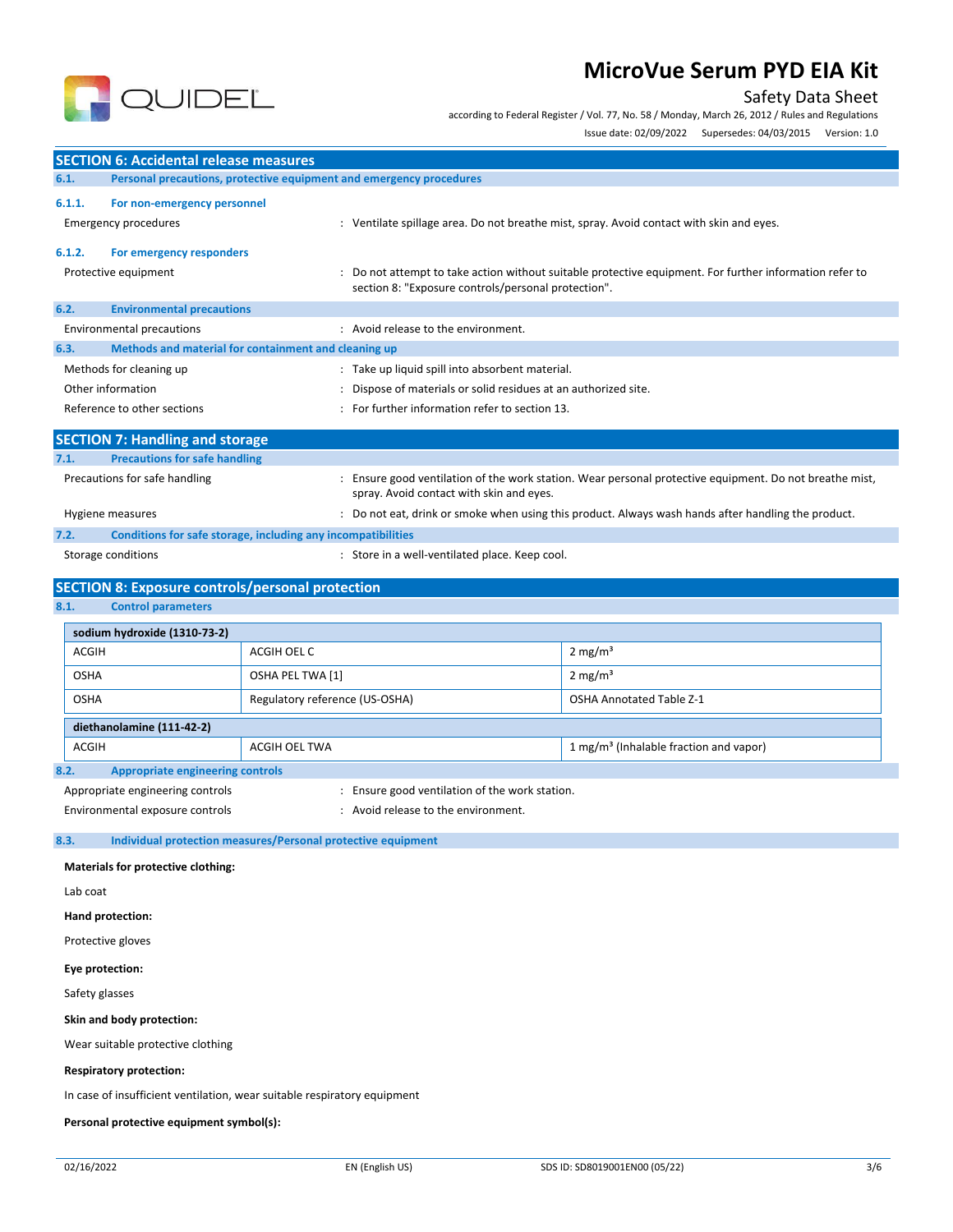

### Safety Data Sheet

according to Federal Register / Vol. 77, No. 58 / Monday, March 26, 2012 / Rules and Regulations Issue date: 02/09/2022 Supersedes: 04/03/2015 Version: 1.0



#### **Other information:**

Do not eat, drink or smoke when using this product.

| <b>SECTION 9: Physical and chemical properties</b>            |                            |
|---------------------------------------------------------------|----------------------------|
| 9.1.<br>Information on basic physical and chemical properties |                            |
| Physical state                                                | : Liquid                   |
| Color                                                         | : No data available        |
| Odor                                                          | : No data available        |
| Odor threshold                                                | No data available          |
| pH                                                            | Reagent 1, pH 2.5          |
|                                                               | : Substrate Buffer, pH 9.9 |
|                                                               | : Stop Solution $pH < 13$  |
| Melting point                                                 | : Not applicable           |
| Freezing point                                                | : No data available        |
| <b>Boiling point</b>                                          | : No data available        |
| Flash point                                                   | : No data available        |
| Relative evaporation rate (butyl acetate=1)                   | : No data available        |
| Flammability (solid, gas)                                     | : Not applicable.          |
| Vapor pressure                                                | : No data available        |
| Relative vapor density at 20 °C                               | : No data available        |
| Relative density                                              | : No data available        |
| Solubility                                                    | : No data available        |
| Partition coefficient n-octanol/water (Log Pow)               | : No data available        |
| Auto-ignition temperature                                     | : No data available        |
| Decomposition temperature                                     | : No data available        |
| No data availableViscosity, kinematic                         | : No data available        |
| Viscosity, dynamic                                            | No data available          |
| <b>Explosion limits</b>                                       | : No data available        |
| <b>Explosive properties</b>                                   | : No data available        |
| Oxidizing properties                                          | : No data available        |
| <b>Other information</b><br>9.2.                              |                            |
| فقاد ومستحكمته المتمرم فقفاء المتحين منابة                    |                            |

No additional information available

|       | <b>SECTION 10: Stability and reactivity</b>                                        |
|-------|------------------------------------------------------------------------------------|
| 10.1. | <b>Reactivity</b>                                                                  |
|       | The product is non-reactive under normal conditions of use, storage and transport. |
| 10.2. | <b>Chemical stability</b>                                                          |
|       | Stable under normal conditions.                                                    |
| 10.3. | <b>Possibility of hazardous reactions</b>                                          |
|       | No dangerous reactions known under normal conditions of use.                       |
| 10.4. | <b>Conditions to avoid</b>                                                         |
|       | None under recommended storage and handling conditions (see section 7).            |
| 10.5. | <b>Incompatible materials</b>                                                      |
|       | No additional information available                                                |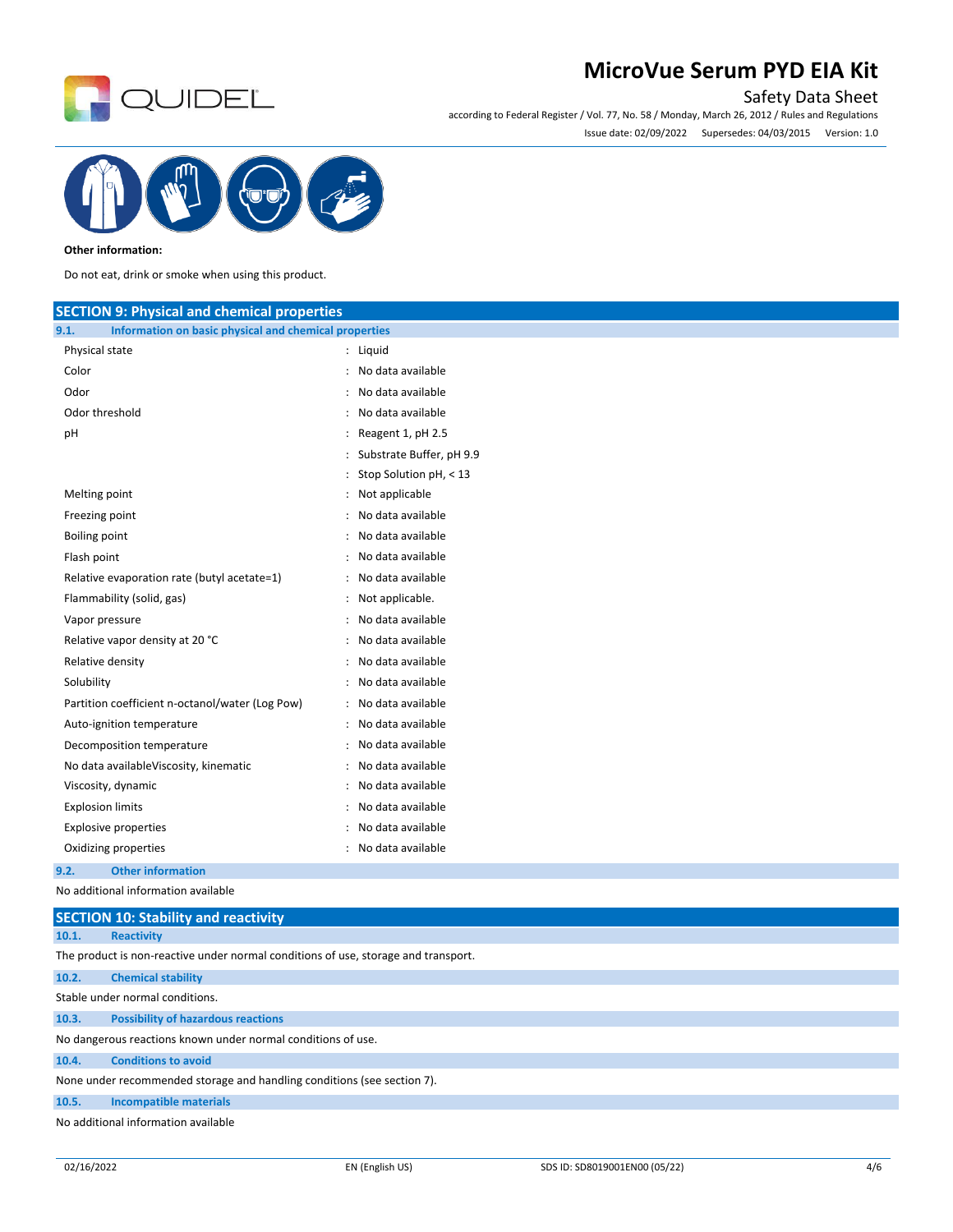

### Safety Data Sheet

according to Federal Register / Vol. 77, No. 58 / Monday, March 26, 2012 / Rules and Regulations

Issue date: 02/09/2022 Supersedes: 04/03/2015 Version: 1.0

#### **10.6. Hazardous decomposition products**

Under normal conditions of storage and use, hazardous decomposition products should not be produced.

| <b>SECTION 11: Toxicological information</b>                        |                                                                                                           |
|---------------------------------------------------------------------|-----------------------------------------------------------------------------------------------------------|
| Acute toxicity (oral)                                               | : Not classified                                                                                          |
| Acute toxicity (dermal)                                             | Not classified                                                                                            |
| Acute toxicity (inhalation)                                         | Not classified                                                                                            |
| diethanolamine (111-42-2)                                           |                                                                                                           |
| LD50 oral rat                                                       | 620 mg/kg (Rat)                                                                                           |
| LD50 dermal rabbit                                                  | 7640 mg/kg (Rabbit)                                                                                       |
| ATE US (oral)                                                       | 620 mg/kg body weight                                                                                     |
| ATE US (dermal)                                                     | 7640 mg/kg body weight                                                                                    |
| Skin corrosion/irritation                                           | : Causes skin irritation.                                                                                 |
| Serious eye damage/irritation                                       | Causes serious eye damage.                                                                                |
| Respiratory or skin sensitization                                   | May cause an allergic skin reaction.                                                                      |
| Germ cell mutagenicity                                              | : Not classified                                                                                          |
| Carcinogenicity                                                     | : Not classified                                                                                          |
|                                                                     | : Not classified                                                                                          |
| Reproductive toxicity                                               | : Not classified                                                                                          |
| STOT-single exposure                                                |                                                                                                           |
| STOT-repeated exposure                                              | : May cause damage to organs through prolonged or repeated exposure.                                      |
| diethanolamine (111-42-2)                                           |                                                                                                           |
| STOT-repeated exposure                                              | May cause damage to organs through prolonged or repeated exposure.                                        |
| Aspiration hazard                                                   | : Not classified                                                                                          |
| Viscosity, kinematic                                                | No data available                                                                                         |
| Symptoms/effects after skin contact                                 | : Irritation. May cause an allergic skin reaction.                                                        |
|                                                                     |                                                                                                           |
| Symptoms/effects after eye contact                                  | Serious damage to eyes.                                                                                   |
|                                                                     |                                                                                                           |
|                                                                     |                                                                                                           |
| <b>Toxicity</b><br>Ecology - general                                | environment.                                                                                              |
| sodium hydroxide (1310-73-2)                                        | : The product is not considered harmful to aquatic organisms or to cause long-term adverse effects in the |
| LC50 - Fish [1]                                                     | 45.4 mg/l (Other, 96 h, Salmo gairdneri, Static system, Fresh water, Experimental value)                  |
| EC50 - Crustacea [1]                                                | 40.4 mg/l (Other, 48 h, Ceriodaphnia sp., Experimental value)                                             |
| diethanolamine (111-42-2)                                           |                                                                                                           |
| LC50 - Fish [1]                                                     | 1664 mg/l (96 h, Pimephales promelas, Static system)                                                      |
| EC50 - Crustacea [1]                                                | 55 mg/l (48 h, Daphnia magna)                                                                             |
| <b>Persistence and degradability</b>                                |                                                                                                           |
| sodium hydroxide (1310-73-2)                                        |                                                                                                           |
| Persistence and degradability                                       | Biodegradability: not applicable.                                                                         |
| Biochemical oxygen demand (BOD)                                     | Not applicable (inorganic)                                                                                |
| Chemical oxygen demand (COD)                                        | Not applicable (inorganic)                                                                                |
| ThOD                                                                | Not applicable (inorganic)                                                                                |
|                                                                     |                                                                                                           |
| diethanolamine (111-42-2)<br>Persistence and degradability          | Biodegradable in the soil. Readily biodegradable in water.                                                |
| Biochemical oxygen demand (BOD)                                     | 0.22 g $O_2/g$ substance                                                                                  |
| Chemical oxygen demand (COD)                                        |                                                                                                           |
| <b>SECTION 12: Ecological information</b><br>12.1.<br>12.2.<br>ThOD | 1.52 g $O_2/g$ substance<br>2.13 g $O2/g$ substance                                                       |